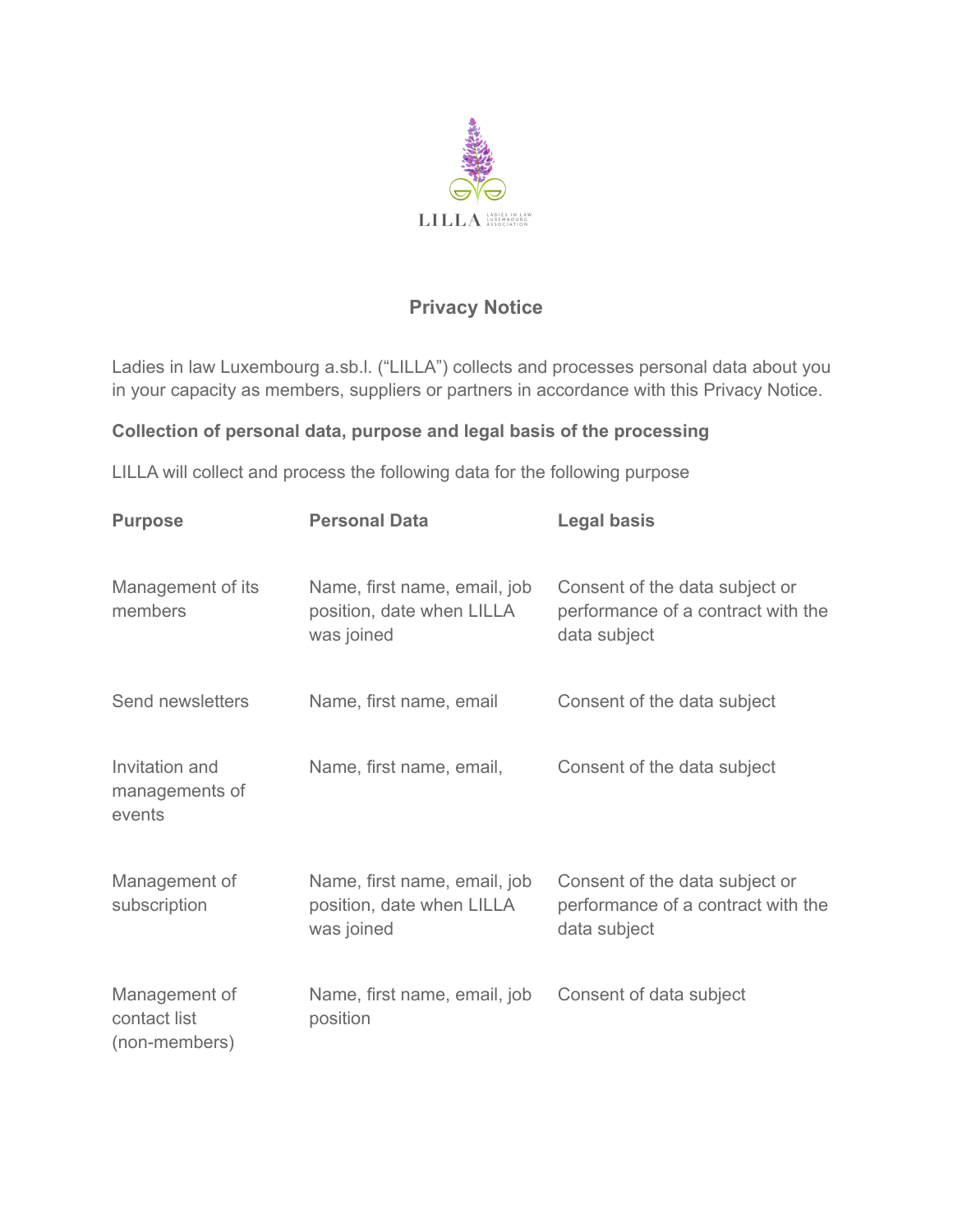## Marketing Mame, first name and picture Consent of the data subject

### **With whom will my personal data be shared?**

Your personal data may be shared with members in charge of an internal function in LILLA such as treasurer, president, secretary or any other board members.

Your Personal Data may also be shared with other entities collaborating with LILLA for the organisation of events as well as sub-contractors located in Luxembourg or outside Luxembourg such TIDYHQ ([https://www.tidyhq.com\)](https://www.tidyhq.com/).

### **Storage and transfer of personal data outside the EU/EEA**

LILLA is using TIDYHQ for the management of subscriptions, contact list, for marketing and the organisation of events. Consequently, your personal data are transferred and stored with TIDYHQ in Australia upon your registration.

#### **Storage period of your personal data**

As a general rule, your personal data will be deleted when the purpose for which it was collected and processed no longer exist. We usually keep your Personal Data as long as you are a member or a supplier of LILLA and up to one year after the last payment.

We may process and store your personal data for a longer period than set out above in an anonymized form which means that we will no longer be able to refer the data back to you.

#### **Your rights**

You have a right of access to the personal data, which we process and store about you, subject to certain statutory exceptions. Furthermore, you have the right to object to the processing and request restriction of the processing of your personal data if the lawful basis for such processing no longer exists. In addition, you also have the right to require us to rectify or erase your personal data, if necessary.

Under certain circumstances, you may also request that we provide you with an overview of your personal data in a structured, commonly used and machine-readable format and request us to transmit such data to another data controller.

#### **Contact and complaints**

If you want to exercise any of your rights, if you have any questions regarding this privacy policy or the processing of your personal data, you may contact LILLA at hello@lilla.lu.

If you have any complaints regarding the processing of your personal data, you may contact LILLA at hello@lilla.lu.